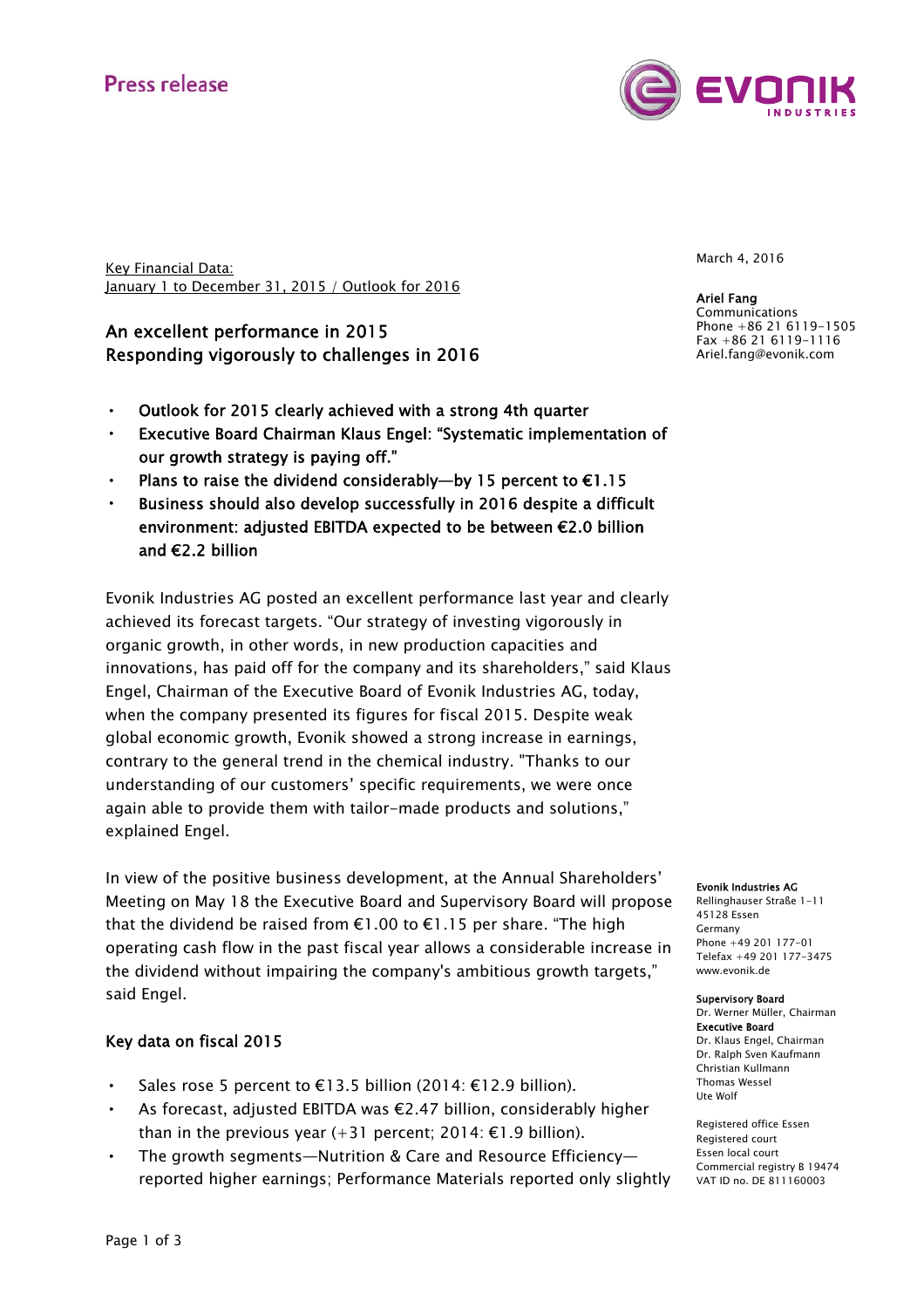

lower earnings than in the previous year despite the significant reduction in the oil price.

- The adjusted EBITDA margin stands out in the sector at 18.2 percent (2014: 14.6 percent).
- The ROCE of 16.6 percent represents a very attractive return on capital.
- As a result of the strong operating performance, adjusted net income grew 44 percent to €1,128 million (2014: €782 million).
- After deduction of cash outflows for capital expenditures, the free cash flow was very high at  $E1,052$  million.

The strong operating performance and disciplined implementation of growth investments are reflected in a strong ROCE and high free cash flow. "Capital efficiency and cash flow will continue to be of central importance to Evonik in the future," said Evonik's Chief Financial Officer Ute Wolf.

## Responding vigorously to challenges in 2016

The start of 2016 was marked by weak global economic momentum, high market volatility and an increase in geopolitical tension. Against this background, Evonik assumes that demand for its products will remain high thanks to its strong market positions and concentration on high-growth businesses. However, the noticeable volume growth will be overcompensated by declining selling prices, resulting in a slight drop in sales. Adjusted EBITDA is expected to be between €2.0 billion and €2.2 billion.

### Strengthening the basis for growth

Commenting on the expectations for this year, Engel said: "Although the global business environment deteriorated further at the turn of the year, we will continue to utilize growth opportunities systematically in 2016."

Evonik will support strong growth in the market for the amino acid methionine with timely capacity expansions aligned to requirements. On March 2, 2016, Evonik's Supervisory Board gave the go-ahead for preengineering work for a further methionine facility in Singapore. It also approved the acquisition of the Norwegian company MedPalett AS. By acquiring this producer of nutritional supplements, Evonik is driving forward the strategic development of its business in ingredients for food